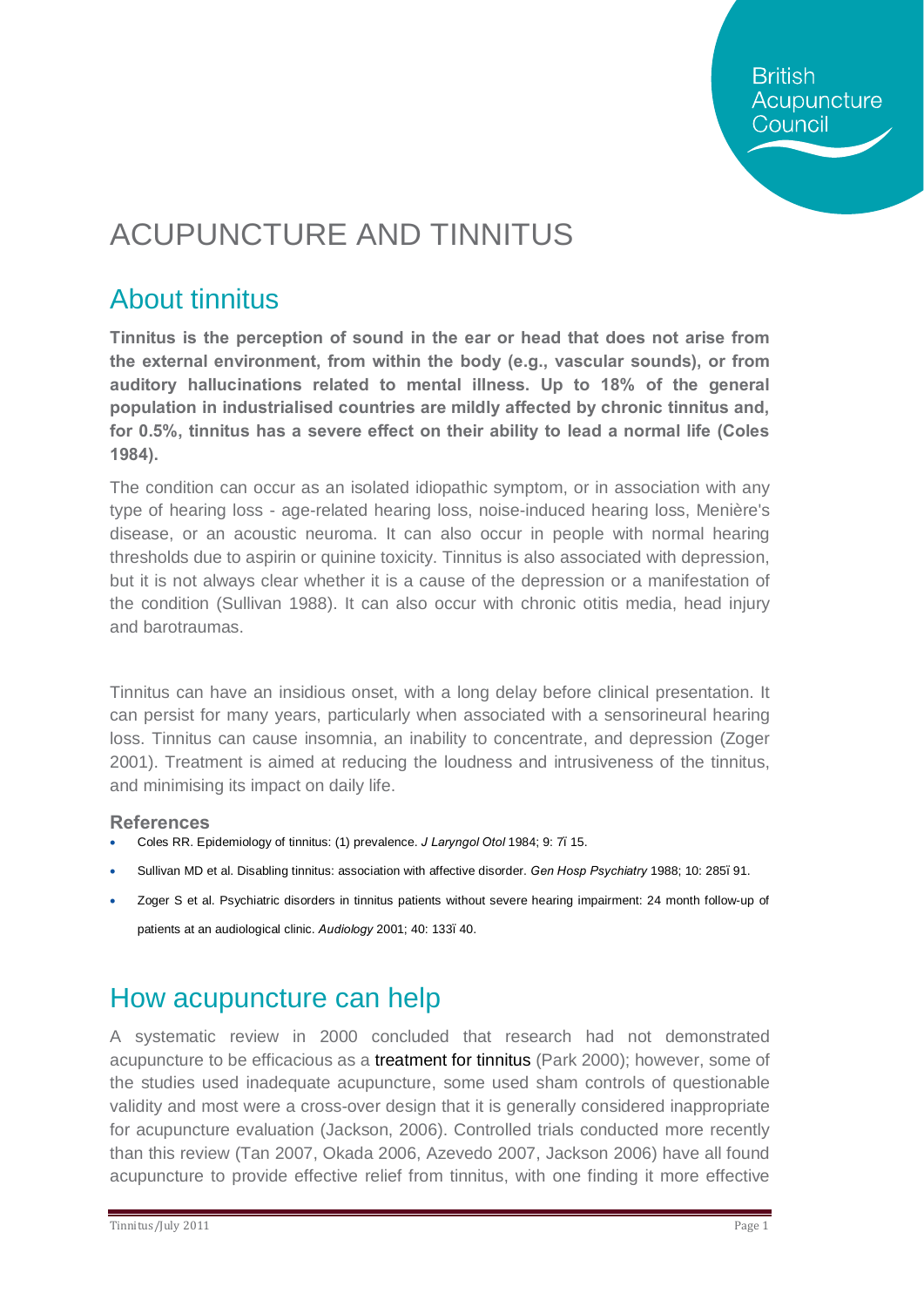than western medicine (Tan 2007). However, they were very small, and larger, highquality studies are required to confirm these findings. (See Table below)

Acupuncture may help relieve tinnitus by:

- · acting on the cochlea, specifically on the contractile activity of outer hair cells (Azevedo 2007);
- · acting on the function of the efferent olivocochlear system to suppress otoacoustic emissions (Azevedo 2007);
- altering the braings chemistry, increasing neuropeptide Y levels (Lee 2009; Cheng 2009), and reducing serotonin levels (Zhou 2008);
- reducing inflammation, by promoting release of vascular and immunomodulatory actors (Kavoussi 2007, Zijlstra 2003);
- increasing local microcirculation (Komori 2009), which aids dispersal of swelling.

#### About traditional acupuncture

Acupuncture is a tried and tested system of traditional medicine, which has been used in China and other eastern cultures for thousands of years to restore, promote and maintain good health. Its benefits are now widely acknowledged all over the world and in the past decade traditional acupuncture has begun to feature more prominently in mainstream healthcare in the UK. In conjunction with needling, the practitioner may use techniques such as moxibustion, cupping, massage or electro-acupuncture. They may also suggest dietary or lifestyle changes.

Traditional acupuncture takes a holistic approach to health and regards illness as a sign that the body is out of balance. The exact pattern and degree of imbalance is unique to each individual. The traditional acupuncturistos skill lies in identifying the precise nature of the underlying disharmony and selecting the most effective treatment. The choice of acupuncture points will be specific to each patient to needs. Traditional acupuncture can also be used as a preventive measure to strengthen the constitution and promote general well-being.

An increasing weight of evidence from Western scientific research (see overleaf) is demonstrating the effectiveness of acupuncture for treating a wide variety of conditions. From a biomedical viewpoint, acupuncture is believed to stimulate the nervous system, influencing the production of the body oper communication substances - hormones and neurotransmitters. The resulting biochemical changes activate the body's selfregulating homeostatic systems, stimulating its natural healing abilities and promoting physical and emotional well-being.

## About the British Acupuncture Council

With over 3000 members, the British Acupuncture Council (BAcC) is the UK<sup>®</sup> largest professional body for traditional acupuncturists. Membership of the BAcC guarantees excellence in training, safe practice and professional conduct. To find a qualified traditional acupuncturist, contact the BAcC on 020 8735 0400 or visit [www.acupuncture.org.uk](http://www.acupuncture.org.uk/)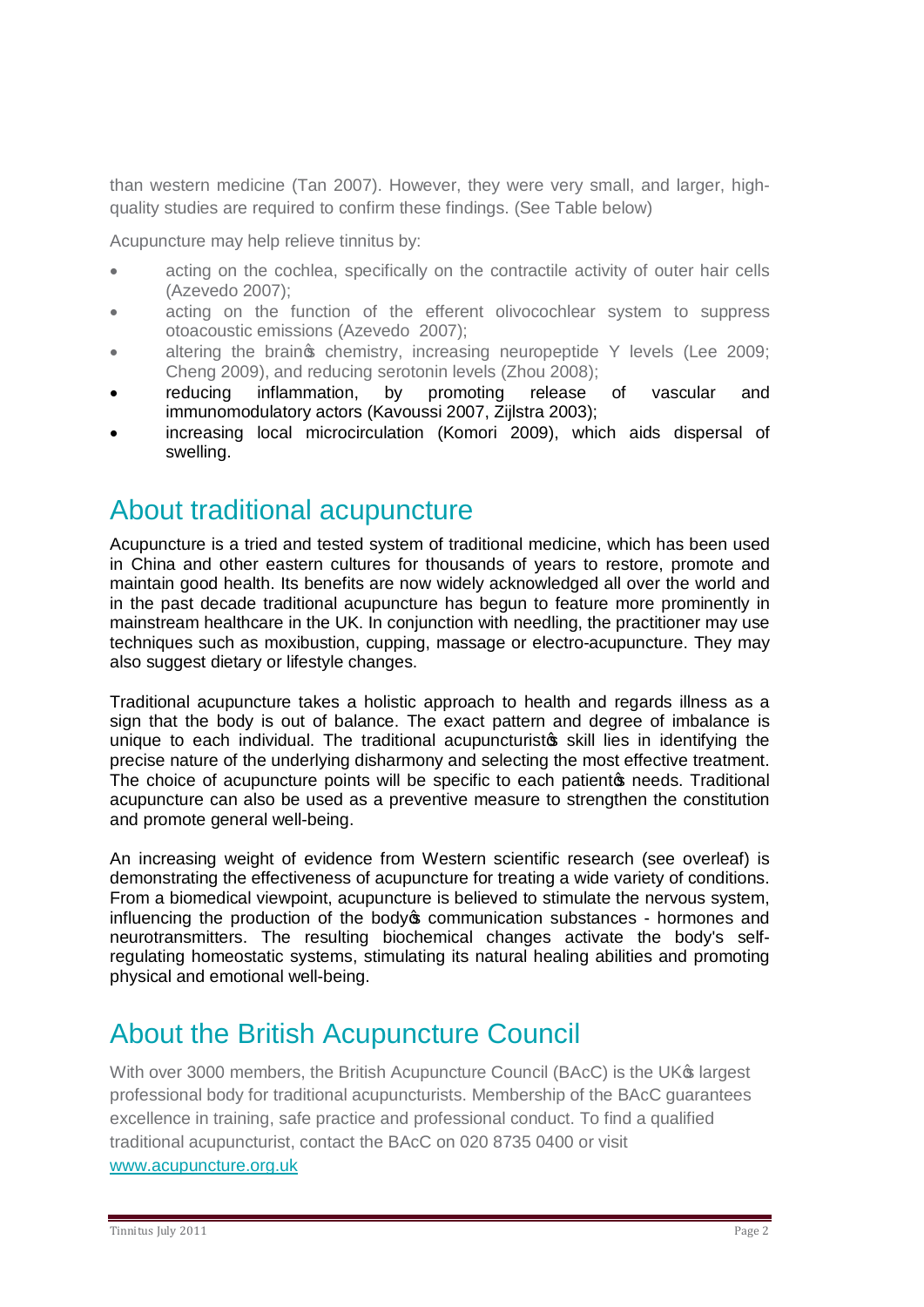# ACUPUNCTURE AND TINNITUS

## The evidence

| <b>Research</b>                                                                                                                                                                         | <b>Conclusion</b>                                                                                                                                                                                                                                                                                                                                                                                                                                                                                                                                                                                                                                                                                                                                                                                                                                                                                                                   |
|-----------------------------------------------------------------------------------------------------------------------------------------------------------------------------------------|-------------------------------------------------------------------------------------------------------------------------------------------------------------------------------------------------------------------------------------------------------------------------------------------------------------------------------------------------------------------------------------------------------------------------------------------------------------------------------------------------------------------------------------------------------------------------------------------------------------------------------------------------------------------------------------------------------------------------------------------------------------------------------------------------------------------------------------------------------------------------------------------------------------------------------------|
| <b>Systematic Reviews</b>                                                                                                                                                               |                                                                                                                                                                                                                                                                                                                                                                                                                                                                                                                                                                                                                                                                                                                                                                                                                                                                                                                                     |
| Park J et al. Efficacy of acupuncture<br>as a treatment for tinnitus: a<br>systematic review. Arch Otolaryngol<br>Head Neck Surg 2000; 126: 489-92.                                     | A systematic review of randomised controlled trials that looked at<br>the efficacy of acupuncture as a treatment for tinnitus compared<br>with any control intervention. Six randomized controlled trials were<br>included, four of which used manual acupuncture and 2<br>electroacupuncture. Five of 6 studies used inconsistent acupoints.<br>Three studies scored 3 points or more on the Jadad scale.<br>Outcome measurements were visual analogue scale scores for<br>loudness, annoyance, and awareness of tinnitus; subjective<br>severity scale scores for tinnitus; or Nottingham Health Profile<br>scores. Two unblinded studies showed a positive result, whereas 4<br>blinded studies showed no significant effect of acupuncture. The<br>reviewers concluded that acupuncture had not been demonstrated<br>to be efficacious as a treatment for tinnitus on the evidence of<br>rigorous randomised controlled trials. |
| <b>Controlled trials</b>                                                                                                                                                                |                                                                                                                                                                                                                                                                                                                                                                                                                                                                                                                                                                                                                                                                                                                                                                                                                                                                                                                                     |
| Tan KQ et al. Comparative study on<br>therapeutic effects of acupuncture,<br>Chinese herbs and Western medicine<br>on nervous tinnitus [Chinese].<br>Zhongguo Zhenjiu 2007. 27: 249-51. | A randomised controlled trial that compared the clinical therapeutic<br>effects of acupuncture, Chinese herbs and western medicine in 90<br>patients with nervous tinnitus. The effectiveness rates in the 3<br>groups were 73.3%, 40.0% and 33.3%, respectively, with<br>significant differences among the 3 groups (p<0.05). The<br>researchers concluded that acupuncture has obvious therapeutic<br>effect on nervous tinnitus, and that its therapeutic effect is better<br>than that of Chinese herbs and western medicine.                                                                                                                                                                                                                                                                                                                                                                                                   |
| Okada DM et al. Acupuncture for<br>tinnitus immediate relief [Portuguese].<br>Revista Brasileira de<br>Otorrinolaringologia 2006. 72: 182-6.                                            | A double-blind randomised study in 76 patients with tinnitus to<br>assess the effects of acupuncture. A Visual Analogue Scale (VAS,<br>0 to 10 points) was used to assess the humming sensation<br>experienced by the patients at baseline. The patients were then<br>divided into a realgacupuncture group and a sham acupuncture<br>group. After treatment, the humming sensation was assessed<br>again. There was a significant difference (p<0,001) between the<br>VAS scores pre and post needling in the real acupuncture group<br>(p=0.0127). There was also a difference between the real and<br>sham groups (p=0.017). The researchers concluded that there was<br>significant reduction in tinnitus with acupuncture.                                                                                                                                                                                                     |
| Azevedo RF et al. Impact of<br>acupuncture on otoacoustic<br>emissions in patients with tinnitus.<br>Revista Brasileira de<br>Otorrinolaringologia 2007; 73: 599-<br>607.               | A study that assessed the effect of acupuncture on the cochlear<br>function in 38 patients with tinnitus by analysing otoacoustic<br>emissions. Measures of transitory otoacoustic emissions and<br>suppression of otoacoustic emissions were obtained from all<br>subjects before and after acupuncture. Patients were assigned to<br><b>fealgor sham acupuncture. There was a significant difference</b><br>between the amplitude of otoacoustic emissions assessed before<br>and after treatment in the real acupuncture group. No difference<br>was observed with sham acupuncture. The researchers concluded<br>that acupuncture had a significant effect on otoacoustic emissions<br>in patients with tinnitus.                                                                                                                                                                                                               |
| Jackson A et al. Acupuncture for<br>tinnitus: a series of six $n = 1$                                                                                                                   | Controlled n=1 trials that explored patient perceived benefits of<br>acupuncture for tinnitus. Six patients with tinnitus were included.                                                                                                                                                                                                                                                                                                                                                                                                                                                                                                                                                                                                                                                                                                                                                                                            |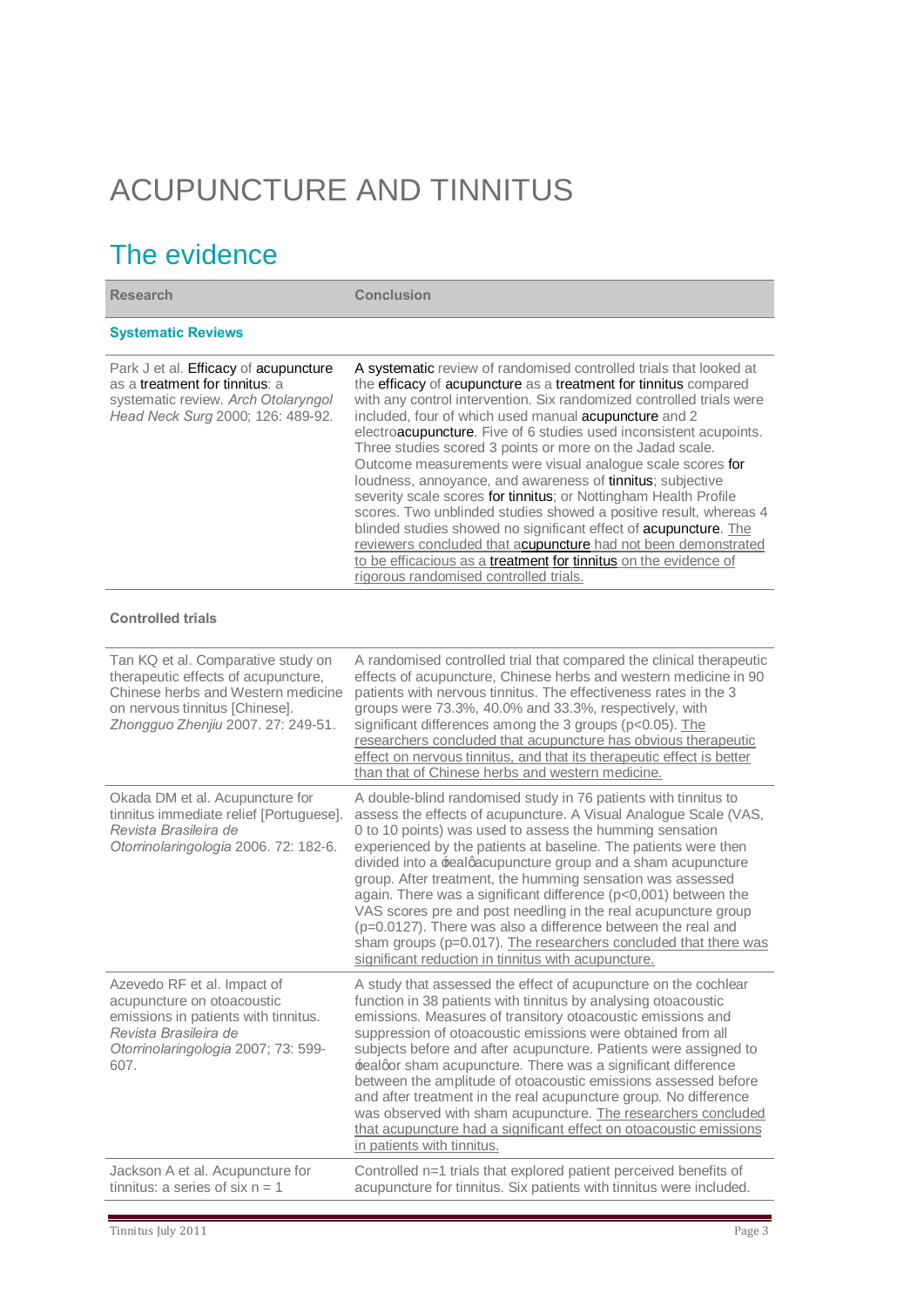controlled trials. *Complementary Therapies in Medicine* 2006; 14: 39- 46.

Primary outcome was Daily Diary records related to four tinnitus symptoms: loudness of tinnitus; pitch of tinnitus; waking hours affected with tinnitus; quality of sleep. Secondary outcomes were the Tinnitus Handicap Inventory (THI) and Measure Your Medical Outcome Profile (MYMOP). Outcomes were measured during a course of 10 acupuncture treatments over a 2-week period, and also during a 14 day pre-treatment (phase A) and 14 days posttreatment (phase B). For the symptoms of loudness and pitch, there were variable treatment effects between patients. There was a trend (not statistically significant) to an overall reduction of loudness and pitch. For waking hours affected and quality of sleep, patients' responses were more consistent and there was a significant overall median reduction. The THI and MYMOP measures showed a trend towards improvement after treatment. The researchers concluded that the results of their study suggest that acupuncture may have a beneficial role in the treatment of tinnitus.

#### **Case series**

| Shaladi AM et al. Auricular<br>acupuncture plus antioxidants in the<br>treatment of subjective tinnitus: A<br>case series. Medical Acupuncture<br>2009; 21: 131-4.                                                    | A case series that assessed the benefit of auricular acupuncture<br>and antioxidants on subjective tinnitus. A prospective<br>questionnaire including an 11-point scale of the subjective volume,<br>an 11-point scale of the severity of tinnitus, and the Zung Self-<br>Rating Anxiety Scale were used to assess the response to<br>acupuncture. In all, 13 patients who had had symptoms of tinnitus<br>for 3 to 5 years were evaluated at baseline, 1 month, and 4<br>months. Patients were given oral antioxidants and auricular<br>acupuncture 2 times a week, for 4 weeks. From baseline to 1<br>month, there was a nonsignificant reduction in the subjective<br>volume of the tinnitus and severity of the tinnitus; and also a<br>nonsignificant reduction on the anxiety scale. No variation was<br>registered between months 1 and 4, but patients reported<br>improved sleep. The researchers concluded that auricular<br>acupuncture plus oral antioxidants nonsignificantly reduced the<br>noise and the intensity of subjective tinnitus. |
|-----------------------------------------------------------------------------------------------------------------------------------------------------------------------------------------------------------------------|-----------------------------------------------------------------------------------------------------------------------------------------------------------------------------------------------------------------------------------------------------------------------------------------------------------------------------------------------------------------------------------------------------------------------------------------------------------------------------------------------------------------------------------------------------------------------------------------------------------------------------------------------------------------------------------------------------------------------------------------------------------------------------------------------------------------------------------------------------------------------------------------------------------------------------------------------------------------------------------------------------------------------------------------------------------|
| Research on mechanisms for<br>acupuncture                                                                                                                                                                             |                                                                                                                                                                                                                                                                                                                                                                                                                                                                                                                                                                                                                                                                                                                                                                                                                                                                                                                                                                                                                                                           |
| Cheng CH et al. Endogenous Opiates<br>in the Nucleus Tractus Solitarius<br>Mediate Electroacupuncture-induced<br>Sleep Activities in Rats. Evid Based<br>Complement Alternat Med 2009 Sep<br>3. [Epub ahead of print] | An animal study that investigated the involvement of the nucleus<br>tractus soliatarius opioidergic system in electroacupuncture-<br>induced alterations in sleep, the findings of which suggested that<br>mechanisms of sleep enhancement may be mediated, in part, by<br>cholinergic activation, stimulation of the opiodergic neurons to<br>increase the concentrations of beta-endorphin and the involvement<br>of the µ-opioid receptors.                                                                                                                                                                                                                                                                                                                                                                                                                                                                                                                                                                                                            |
| Lee B et al. Effects of acupuncture on<br>chronic corticosterone-induced<br>depression-like behavior and<br>expression of neuropeptide Y in the<br>rats. Neuroscience Letters 2009; 453:<br>$151 - 6.$                | In animal studies, acupuncture has been found to significantly<br>reduce anxiety-like behaviour, and increase brain levels of<br>neuropeptide Y, the brain levels of which appear to correlate with<br>reported anxiety.                                                                                                                                                                                                                                                                                                                                                                                                                                                                                                                                                                                                                                                                                                                                                                                                                                  |
| Komori M et al. Microcirculatory<br>responses to acupuncture stimulation<br>and phototherapy. Anesth Analg<br>2009; 108: 635-40.                                                                                      | Experimental study on rabbits in which acupuncture stimulation<br>was directly observed to increase diameter and blood flow velocity<br>of peripheral arterioles, enhancing local microcirculation.                                                                                                                                                                                                                                                                                                                                                                                                                                                                                                                                                                                                                                                                                                                                                                                                                                                       |
| Zhou Q et al. The effect of electro-<br>acupuncture on the imbalance<br>between monoamine<br>neurotransmitters and GABA in the<br>CNS of rats with chronic emotional                                                  | A study of the regulatory effect of electro-acupuncture on the<br>imbalance between monoamine neurotransmitters and GABA in<br>the central nervous system of rats with chronic emotional stress-<br>induced anxiety. The levels of serotonin, noradrenaline and<br>dopamine fell significantly, while GABA levels were significantly                                                                                                                                                                                                                                                                                                                                                                                                                                                                                                                                                                                                                                                                                                                      |